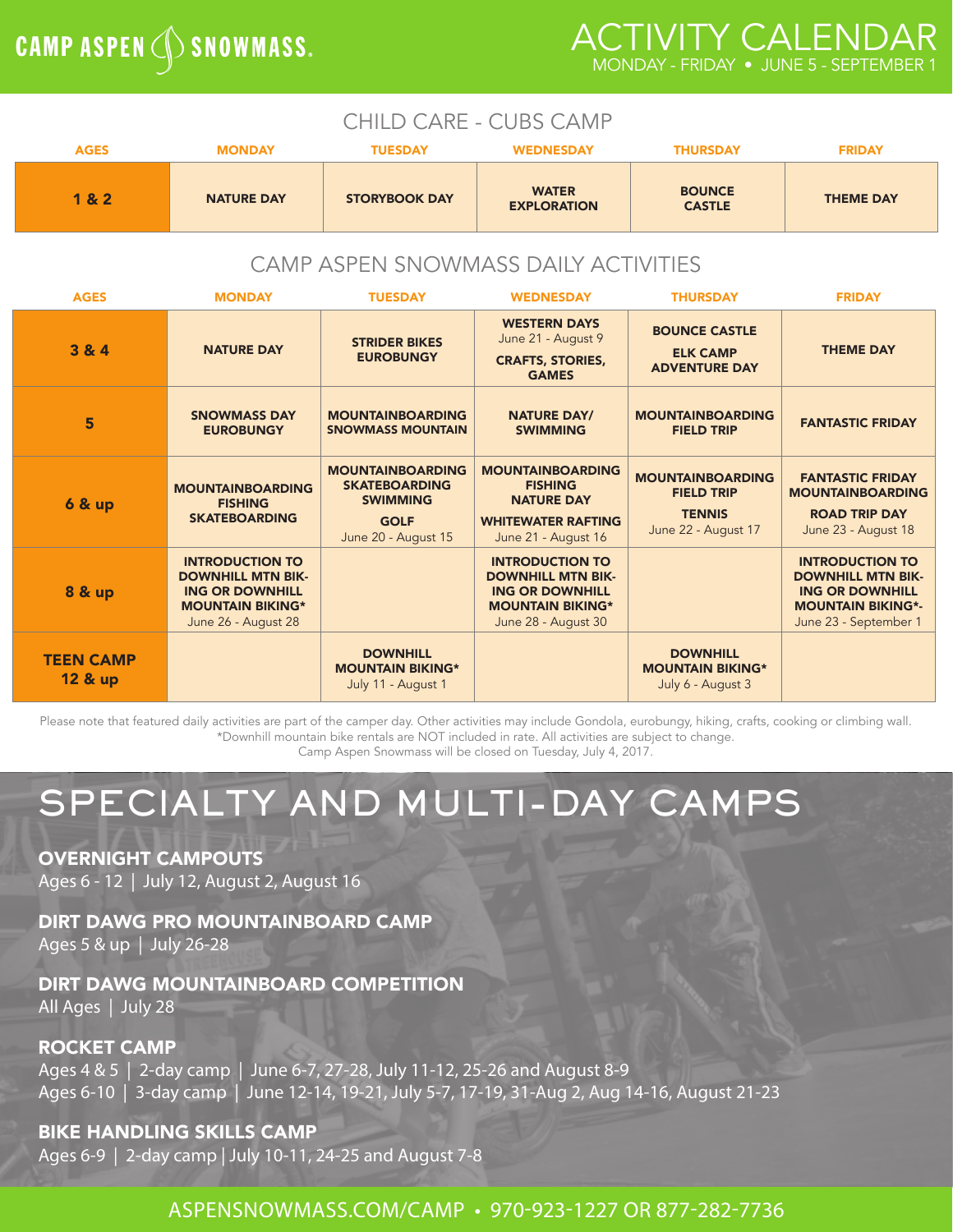# CAMP ASPEN (SINOWMASS. ACTIVITY SCHEDULE

# FANTASTIC FRIDAYS

### SNOW DAY | June 9

Because playing in snow is amazing… even in June! Field trip up Snowmass Mountain to find the last stashes of snow! Sledding, Snowball fight, snow cones and games. You'll need: Change of clothes, proper shoes & jacket.

### TIE-DYE DAY | June 16

Let's get creative! Tie-dye clothes, recyclable art, and make Father's Day gifts. You'll need: Item to tie-dye or \$5 to purchase a shirt from camp.

### JEDI DAY | June 23

May the Force Be With You! Make your own Jedi costume, Jedi adventure hike, create their own light saber, Jedi snacks cooking project

### SNOWMASS MOUNTAIN CARNIVAL DAY | June 30

Everyone loves a Carnival! Clowns, face painting, games and ice cream social atop Elk Camp Gondola.

### WATER WORKS DAY | July 7

Slip and Slide through our Giant Bounce House Water Slide and other fun water games. Water balloons and squirt guns? Yeah, we've got that too! You'll need: Swimsuit & towel.

### ROCK STAR DAY! | July 14

Rock and Roll is here to stay! Rock out at our Dance Contest, Karaoke challenge, rock star cupcakes, and rock star adventure

### MAD SCIENTIST DAY | July 21

Weird Science: Learn the magic of Science with Magic bottle projects, funny science experiments for kids, cooking science project,

### ADVENTURE DAY/ July 28

It's like the Great Race for kids! Team stations where they get an envelope/challenge they have to do to move on to the next one, personal headbands art project, and cooking challenge

### HARRY POTTER DAY | August 4

Transport yourself to a day at Hogwarts! Quidich challenge replay game, magic bottles project, Harry Potter adventure hike, Harry potter snack project

### SUPER HERO DAY | August 11

A Salute to our Everyday Heroes! Design your own super hero capes! Games and a visit from our fire department community heroes.

### CIRCUS DAY | August 18

The Circus is in Town! Campers get a chance to go behind the scenes of the Circus. Meet the faces behind the circus. Face painting, games and cotton candy.

### WATER ADVENTURE DAY | August 25

Ahoy Mates! Be a Pirate for a day! Go on a Treasure hunt adventure and other water games. You'll need: Swimsuit and towel.

### FIESTA DAY | September 1

Celebrate the end of an Amazing Summer with us! Piñatas, Carnival games, face painting, and cupcake decorating

# FRIDAY ROAD TRIPS

### GLENWOOD HOT SPRINGS POOL | June 23 & Aug 18

Campers must be able to swim width of pool. You'll need: Swimsuit & towel. Bring lunch or purchase pizza lunch from camp.

### JOHNSON'S MINI GOLF | June 30 and July 14

Golf the famous Glenwood Springs Mini Golf Course and play a game of skee ball too! You'll need: Bring lunch or purchase pizza lunch from camp.

### RUEDI SHORES BEACH DAY | July 21 & August 11

Beach party and fun water games on the shores of Ruedi Reservoir. You'll need: Swimsuit, towel, water shoes & jacket. Bring lunch or purchase hot dog BBQ lunch from camp.

### EXPLORE MARBLE, COLORADO | July 7

Marble, Colorado history tour and water/bug exploration at Beaver Lake. You'll need: Proper shoes & jacket. Bring lunch or purchase a sandwich picnic lunch from camp.

### REDSTONE CASTLE TOUR | July 28

Tour of the Redstone Castle and other secrets of Redstone. You'll need: Proper shoes & jacket. Bring lunch or purchase a sandwich picnic lunch from Camp.

### STAND UP PADDLE BOARD/ WATER PLAY | August 4

Explore Stand Up Paddle Boarding and a picnic at a community lake. You'll need: Swimsuit, towel, water shoes & jacket. Bring lunch or purchase hot dog BBQ lunch from camp.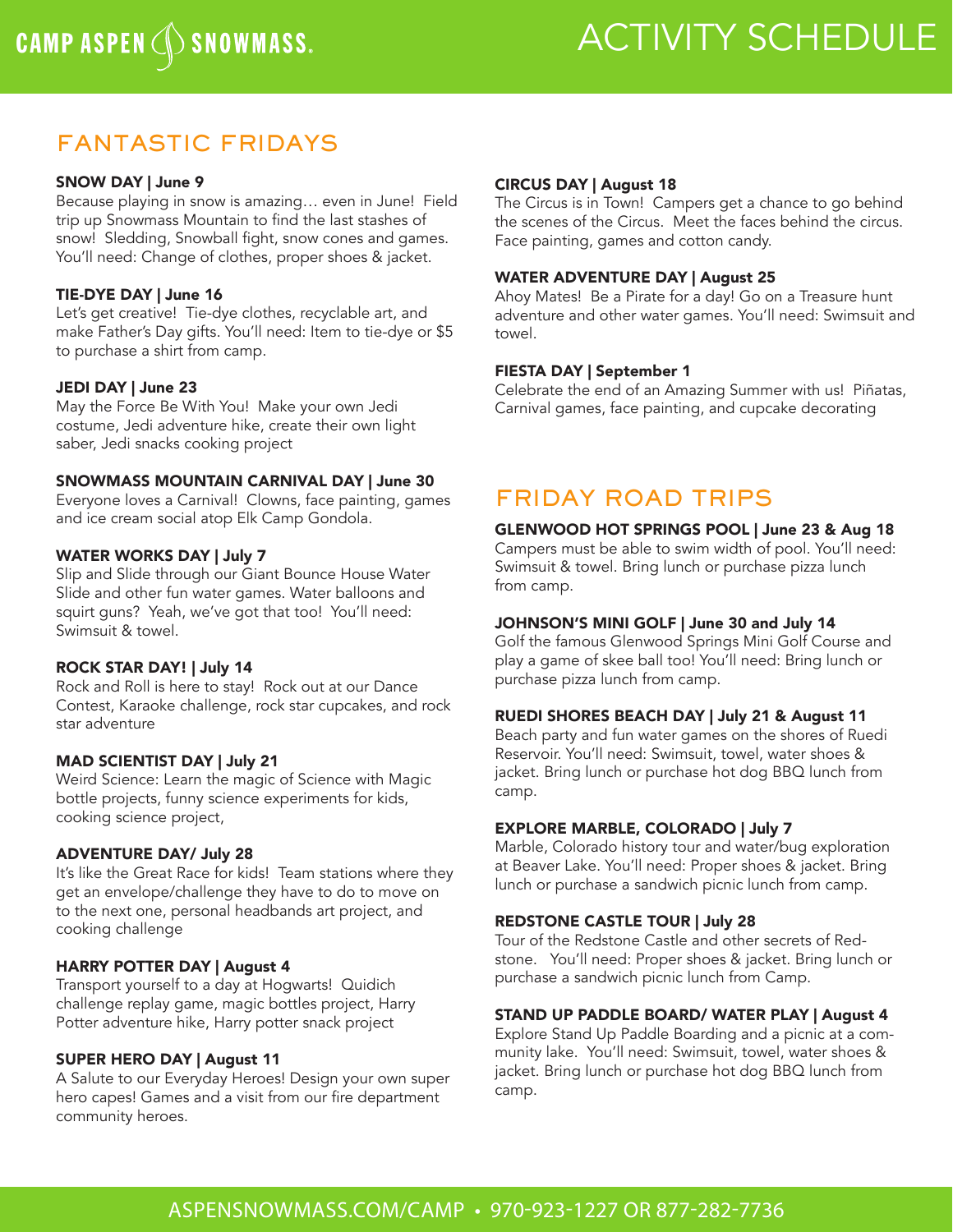# CAMP ASPEN (SINOWMASS. CAMP NEED TO KNOW

### RATES

Camp is \$139 per day/per camper. Kids with the Camp Validation Pass (\$305) pay the validation rate of \$70 per day/per camper. Season Pass campers pay no fee for daily camp activities including specialty multi-day camp - season pass rate for Overnight Campout is \$70 per camper. Mountainboard equipment is included in the daily rate - Downhill Mountain Bike equipment rental is NOT included in daily rate.

### CAMP HOURS

Monday - Friday, 8am – 4pm.

### AGE GROUPS

Camp activities are organized in age appropriate groups. Children ages 1 to 2 yrs. old must be walking. Children 3 to 4 yrs. old must be potty-trained or they will be placed in our child care program. Children must be the appropriate age for their program by June 1, 2017.

### LOCATION

Treehouse Kids' Adventure Center in Snowmass Base Village. Free 30 minute parking available at drop off location and free all day parking is available in the parking garage.

### MORNING DROP-OFF

*Aspen:* 8 - 8:30 am at Yellow Brick Schoolhouse (between First & Garmisch on Bleeker St.) Children must be 4 years old to ride the bus. No exceptions due to licensing. *Snowmass:* 8 -9 am at the Treehouse in Snowmass Base Village

### AFTERNOON PICK UP

Aspen & Snowmass: 4 pm at locations listed above. Inquire about late pick-up arrangements.

### LUNCH

Included for Ages 1-2 yrs. NOT Included for Ages 3 - teen. Children may bring own lunch (must be nut-free) or purchase at camp for \$10. Children 8 yrs and up may be able to purchase lunch at the Snowmass Mall or Base Village and should bring cash. Lunchtime is supervised by camp staff and we request children do not bring more than \$20.

### WHAT TO BRING

Dress appropriate for scheduled activities. Please label everything. Make sure to include proper footwear for hiking and outdoor activities, waterproof jacket, hat, water bottle, swim suit & towel (bring every day in case you decide to swim). Please provide a change of clothes for young campers.

### REQUIRED INFORMATION

Parents must complete a Camp Aspen Snowmass medical release form and copy of all immunization records for each child participating in camp, sign campers in and out daily with camp staff, provide a daytime contact phone number, end of day pickup location and any special requests. Campers must have their Camp Aspen Snowmass issued security pass for pickup.

### MEDICATIONS WHILE AT CAMP

All medication must be in the original container with written instructions from the physician clearly marked. We are not allowed to dispense over the counter medicine without a written physician order.

### CANCELLATION POLICY

Child care and daily camp reservations must be canceled by 3 pm on the day prior to attending camp for a full refund. Specialty programs such as biking, rafting, field/road trips, Rocket Camp, overnights, and private adventures must be canceled at least 48 hours in advance for a full refund. Camp passholders will be charged \$70 if daily camp reservations are not canceled.

### WEATHER CANCELLATIONS

Camp activities that are cancelled due to weather by Camp Aspen Snowmass will be rescheduled and/or refunded. Campers will choose another activity for the day if any activity is cancelled.

### CAMP ASPEN SNOWMASS DIRECT LINE: 970-923-8733